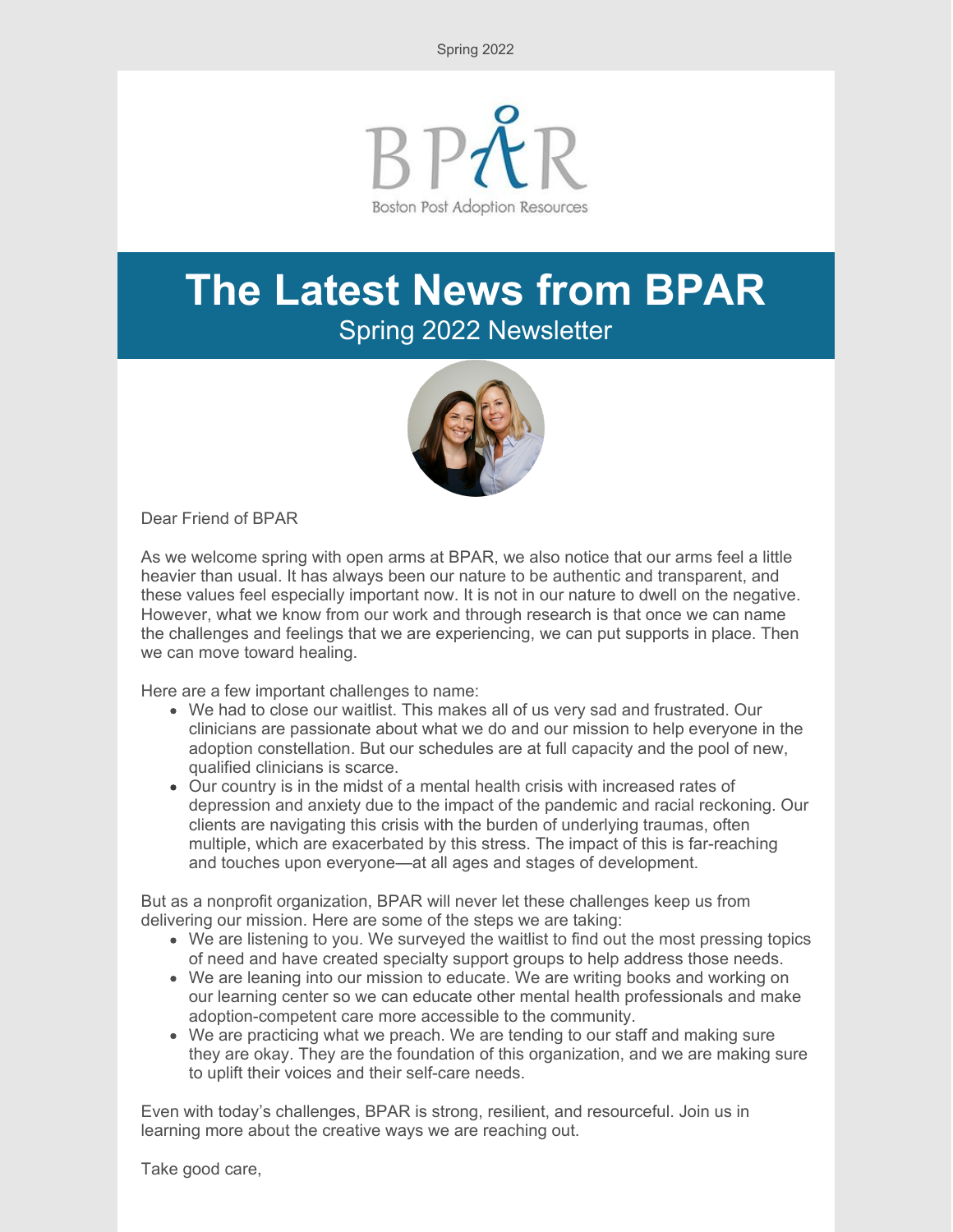Kelly DiBenedetto, Executive Director, Clinical Director Jennifer Eckert, Founder, Board Chair

**Website Construction [Resources](https://bpar.org/post-adoption-resources-center/) [Donate](https://bpar.org/our-vision/)** 

**Reaching Out with New Team Members**



#### **Meet Clinician Angela Smith**

Please welcome Angela Smith, LICSW, our new full-time clinician experienced in providing individual and group therapy as well as advocacy and support to survivors of abuse within the legal and child welfare systems. Angela uses a holistic approach which includes a trauma-informed lens, cognitive behavioral therapy, motivational interviewing, as well as systems and structural approaches.

**[Angela's](https://bpar.org/about-boston-post-adoption-resources/bpar-team/) Full Bio>>**



#### **Meet Clinician Seana Peterson**

Please welcome Seana Peterson, LICSW, who has joined BPAR as a part-time therapist running our Adult Adoptee Group. Seana's work centers on healing one's relationship with the self, lineage, and community, weaving together evidence-based approaches (EMDR and IFS), somatic approaches (EFT Tapping), and the cosmic language of astrology and the tarot.

**[Seana's](https://bpar.org/about-boston-post-adoption-resources/bpar-team/) Full Bio>>**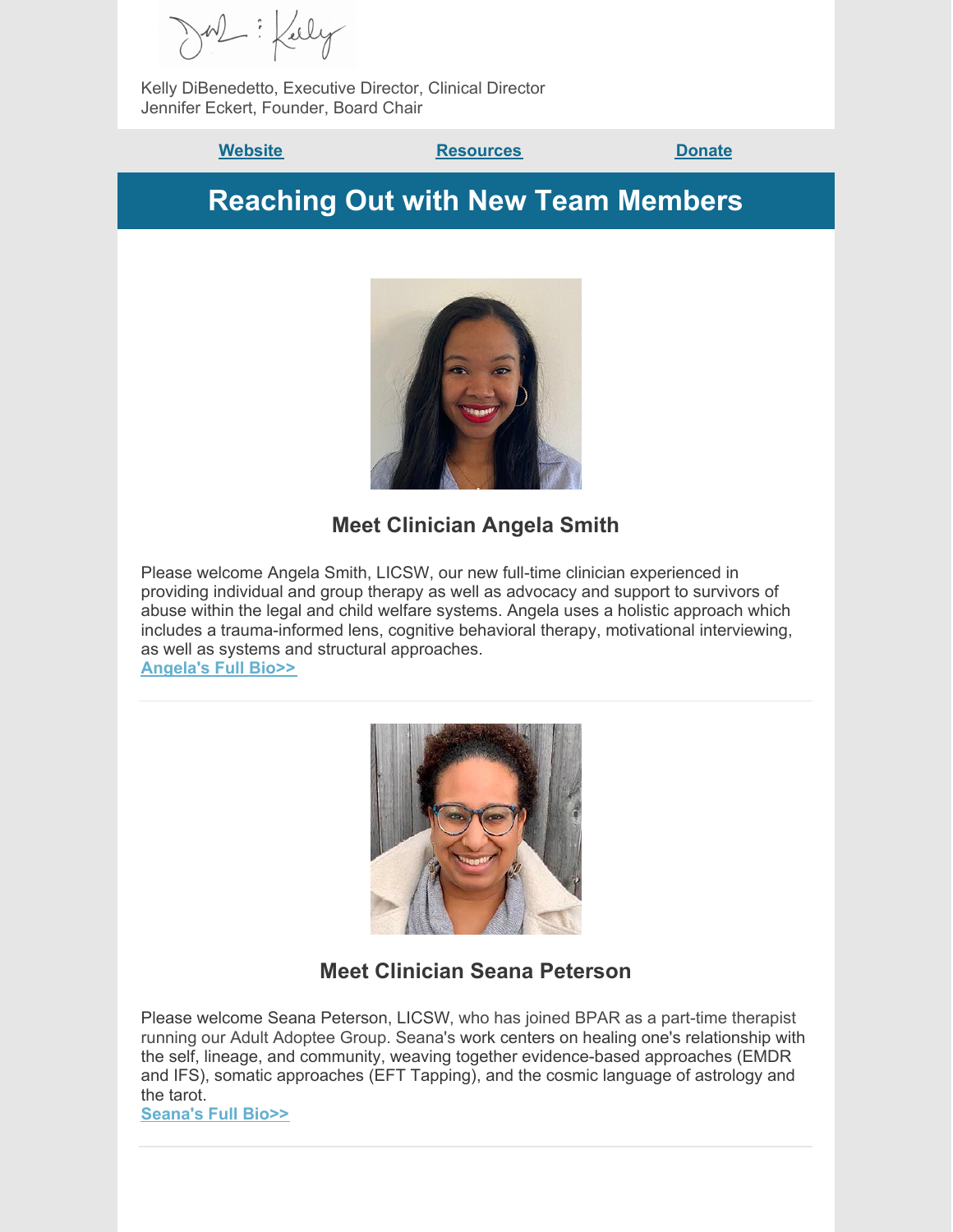

### **Meet Office Manager Sharim Shoman**

Our new office manager, Sharim Shoman, has provided more than a decade of administrative and operational support to a wide variety of nonprofit organizations with diverse missions, including at-risk youth involved in the juvenile justice system, pediatric cancer survivors, substance use disorder and the opioid epidemic, and workforce development.

**[Sharim's](https://bpar.org/about-boston-post-adoption-resources/bpar-team/) Full Bio>>**

### **Reaching Out In Other Ways**



Here are some of the creative ideas the BPAR team has implemented to not only respond to this unprecedented mental health crisis, but to also proactively reach out to a growing network of individuals, families, and professionals who have connections to the adoption constellation and share our passion for providing support.

## **New Ideas for Groups and Workshops**

Many adoptive parents seek therapy because they are worried about their child's dysregulated behaviors, often arising due to past trauma, a common theme in adoption. In response to a survey of parents on our waiting list, we created a one-time specialty group, held on April 28, called **Understanding and Managing Difficult Behaviors in Your Adoptive Child**.

In addition, BPAR has offered two workshop series this year. These non-therapeutic virtual sessions open the door to attendees living outside of Massachusetts.

- LC Coppola has reprised her **Voices Unheard Writers Workshop** for adult adoptees, each month focusing on a theme. Healing, identity, and intimacy are the focus in the next three workshops.
- Darci Nelsen wraps up her monthly **Wellness Workshops** on May 11 when she teaches **Trauma-Informed Yoga**. This is open to all, and we are offering it at a special price of \$20 per person. Please join us!

**[Learn](https://bpar.org/group-therapy/) more and sign up>>**

### **New and Renewed Resources**

#### **Answering Requests**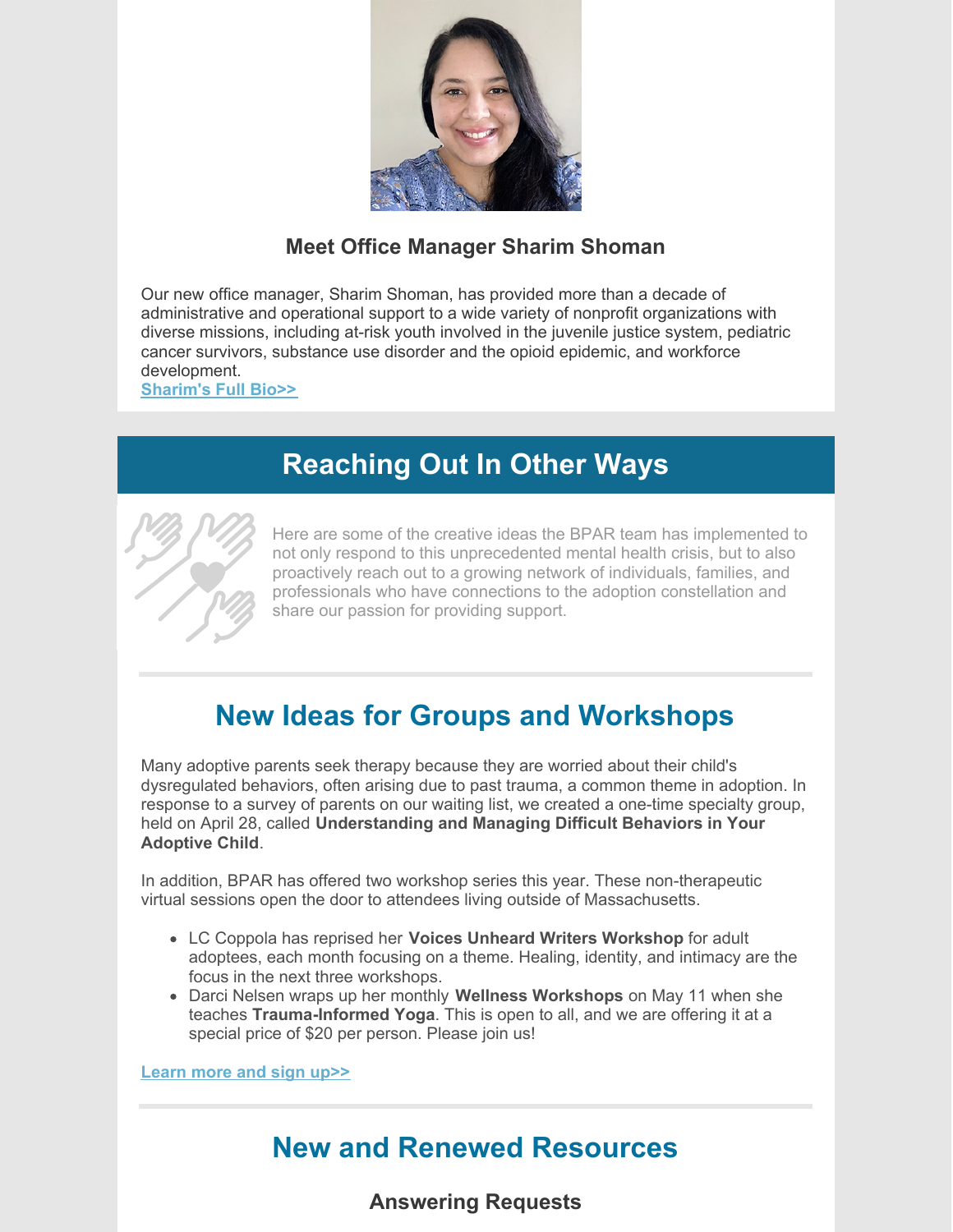Our intake director, Erica Kramer, is allocating more time to the intake process to enable her to fulfill post adoption resource requests to even more adoptees, families, and professionals, even if the appropriate resources are referrals or other outside sources. She responds to every request. Recently she received the following heartfelt message: "Erica, thank you for being so responsive and helpful. Your actions have restored my faith in being heard."

#### **New Surprises**

We have some nice surprises coming your way soon with respect to an adult adoptee journal that BPAR will be publishing soon on Amazon! This is no ordinary journal. In addition to guided writing prompts based on common themes in adoption, it has educational components such as a Post Adoption Vocabulary section, suggested reading, and detailed instructions to help volunteers run adult adoptee peer groups using the journal as a framework for weekly meetings. BPAR clinician Lisa Coppola, LMHC, has been creating this special resource based on her personal experience as an adoptee, lifelong support group member, and writing specialist.

Join the [Journal](https://lp.constantcontactpages.com/su/jbRm3dF/VoicesUnheardJournal?source_id=f6860b4e-701a-49e4-8d96-7d28e9561ecd&source_type=em&c=) Mailing List!

#### **5 Years and Going Strong**



Speaking of books, it's Charlie's 5th birthday! Who is Charlie? He's the narrator of our 2017 paperback, *Adoption Is a Lifelong Journey*. We are celebrating 5 years of sales on Amazon and wonderful feedback from parent readers and professionals who say they turn to this book over and over. **Learn [more>>](https://bpar.org/adoption-is-a-lifelong-journey-book/)**

### **New Skills**

As part of our mission to educate and enrich our team, BPAR provides ongoing opportunities for staff training. This year, BPAR clinicians have engaged in learning about nonprofit management, leadership, communications, therapies such as EMDR, and more.

Since our beginnings, we have provided supervision for graduate-level students interested in career in post adoption clinical support. We are happy to report that BPAR's current clinical intern, Elena Li, will stay with us for another year!

### **New Geographic Areas and Audiences**

At our Voices Unheard: Real Adoptee Stories forum on November 30, 2021, more than 132 people attended the Cambridge, MA event in person, virtually, or by recording. This more than doubled the attendance at our first event in 2019.

Prospective clients from more than 125 towns across Massachusetts have sought our clinical services or other forms of support. We have also answered calls and assisted people from 16 other states and even the U.K. Our blogs and free resource pages reach tens of thousands who visit the BPAR.org website each year. And the ripples keep growing!

> WCVB channel 5 Boston asked Executive Director Kelly DiBenedetto and Intake Director Erica Kramer to weigh in on **[preparing](https://l.facebook.com/l.php?u=https%3A%2F%2Fwww.wcvb.com%2Farticle%2Fancestry-dna-kit-surprise-results-massachusetts-adoption-organization-offers-support%2F38544349%3Ffbclid%3DIwAR3PkAnpsM7vjggTitN4QuP8eQf-B7A3LlY9ek1eo6o9ZArvxhZ1Zq9dWao&h=AT3JJxZfDTJs5MpDkCU6VJaUZbZDiyKSOxGfFofFOBcr_JSh1I_osZZgL12eGf-ywuvbxpxKeJyc2GXu4XK8arUc8FBiLY5E-Nm54PyCdpYUgDgvA4ZuV0NqWbWR3NO98YovIik&__tn__=-UK-R&c%5B0%5D=AT3ZRB-Euz3M4XbeGtp2qZTri6vjnjwVkAihzsNWwGwAjS7BesYTH9m113oYcCFca0qPGcHgRh60W3Jq3XTU1o2i6LMZjTxCCvF9rcKhdoAyAaD7msQyr54SP1RAk5JF2VwCzXGPgVQNPd51XNRIa7uOhD_OOhoM_KEjH0dyoy8-m-slyC-_xZ03t4AaSLdmRPcoAfNy) for DNA test kit surprises** on December 16, 2021.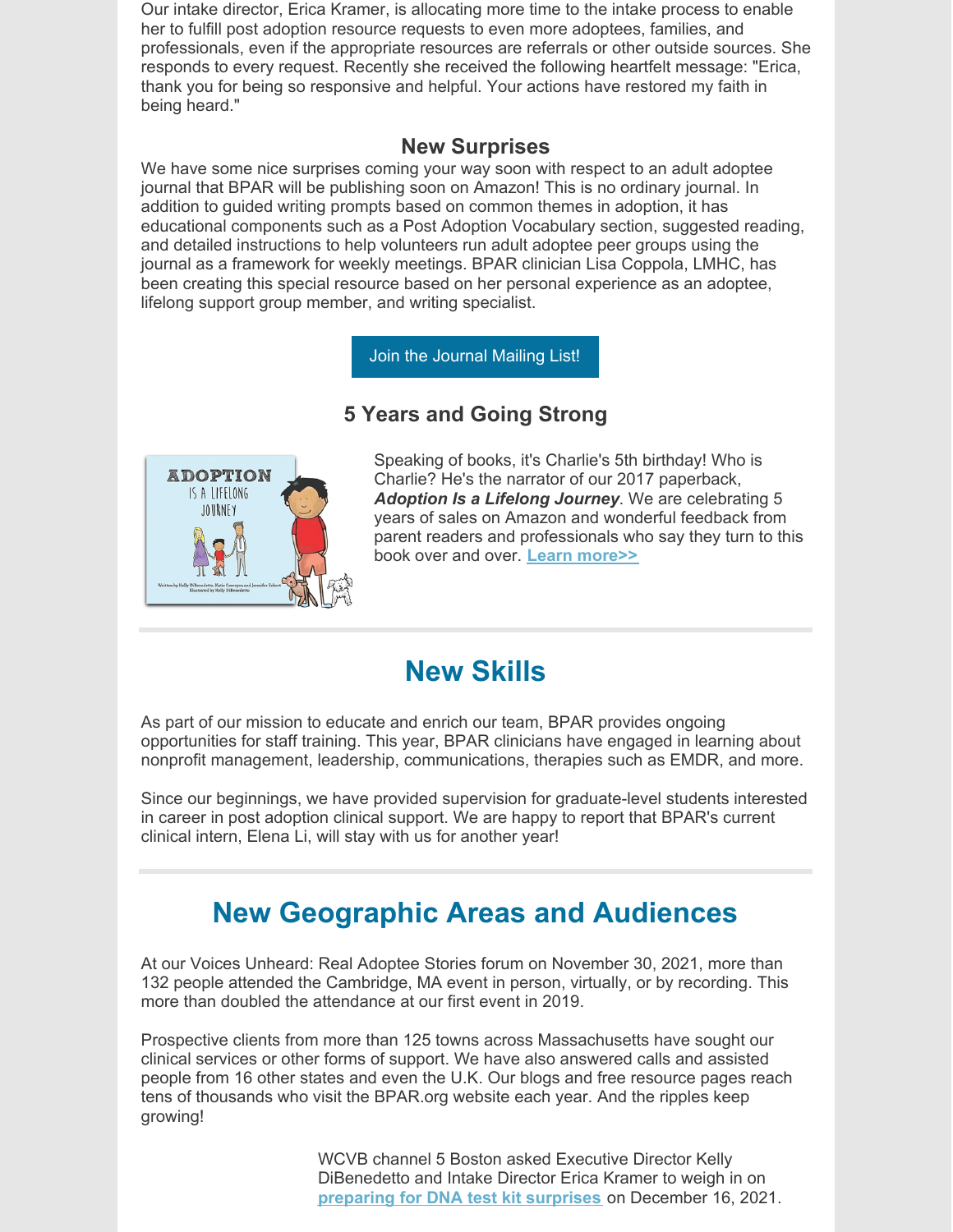

Good Morning America interviewed BPAR clinician Marta Sierra for their segment on a **search and [reunion](https://www.goodmorningamerica.com/family/video/documentary-found-explores-origins-adopted-children-81250284) story** on November 18, 2021.

Board Chair and BPAR Founder Jennifer Eckert, LICSW, was invited to introduce keynote speakers Brené Brown and Simone Biles at the Simmons Institute for Inclusive Learning on April 13. The focus was courage and connections, and they discussed the difficult decision Simone made to withdraw from the Olympics as well as how to control negative self-talk and connect to ourselves through therapy. As Brené said, "Our connection with others is only as solid as our connection with ourselves."



### **We Are Grateful When You Reach Out, Too**

All of us at BPAR greatly appreciate your dedication to educating yourself about post adoption mental health themes and paying it forward with your knowledge and understanding. Every act of kindness, no matter how small, makes a difference.

In addition, every dollar donated to BPAR's mission has a similar impact. We cannot do all of this special work without your financial support. Thank you!

**[Donate](https://bpar.org/our-vision/)** 

### **Warm Wishes for Maya**



We would like to wish Maya the best of luck as she starts her new practice specializing in post adoption counseling. We will miss her, and she will forever be a part of the BPAR team and community.

STAY CONNECTED